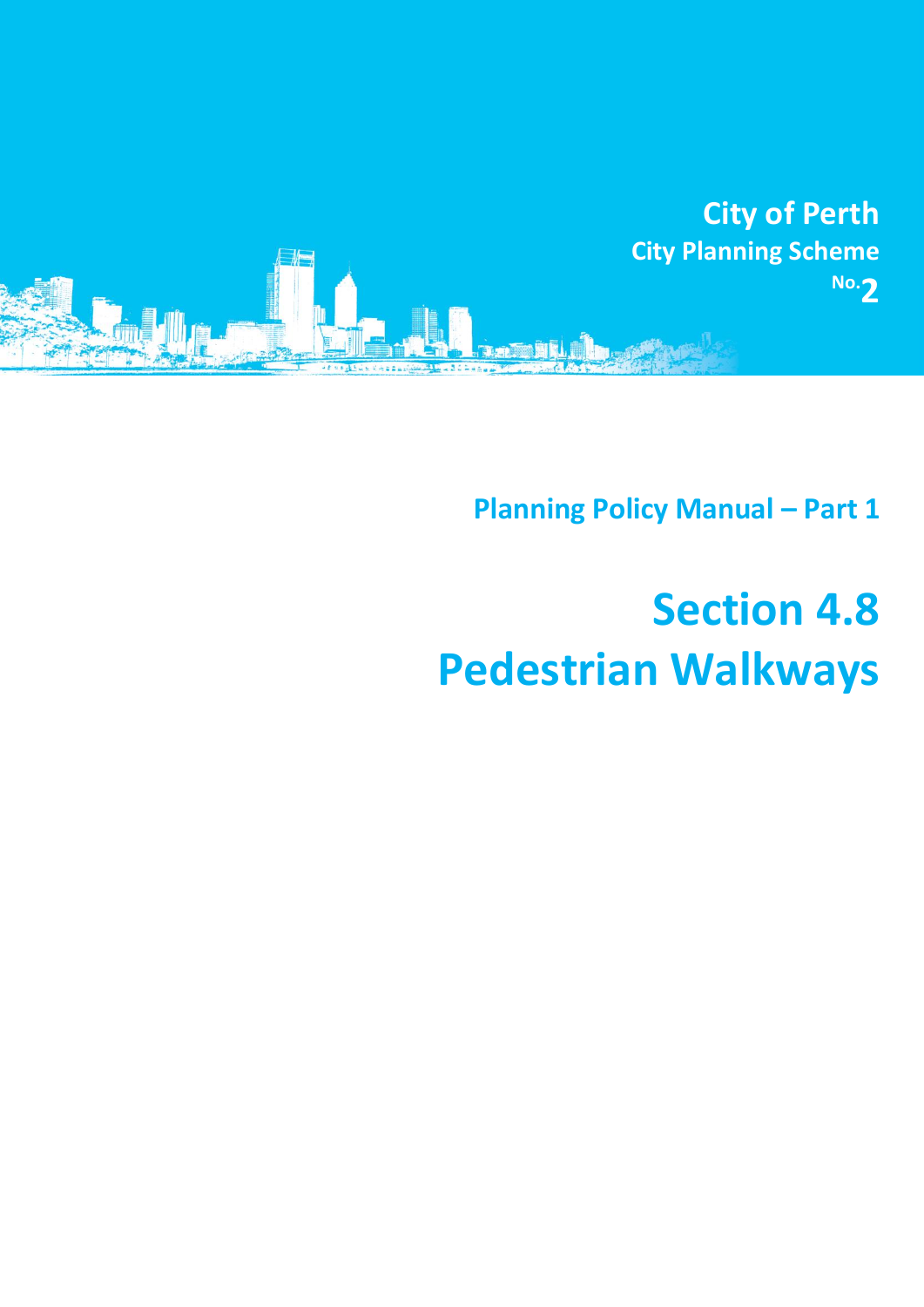

| Version # | <b>Decision Reference</b> | <b>Synopsis</b> |
|-----------|---------------------------|-----------------|
|           | 26 June 2001              | Adopted         |
|           | 3 August 2004             | Amended         |
| ર         | 11 April 2017             | Amended         |
|           |                           |                 |